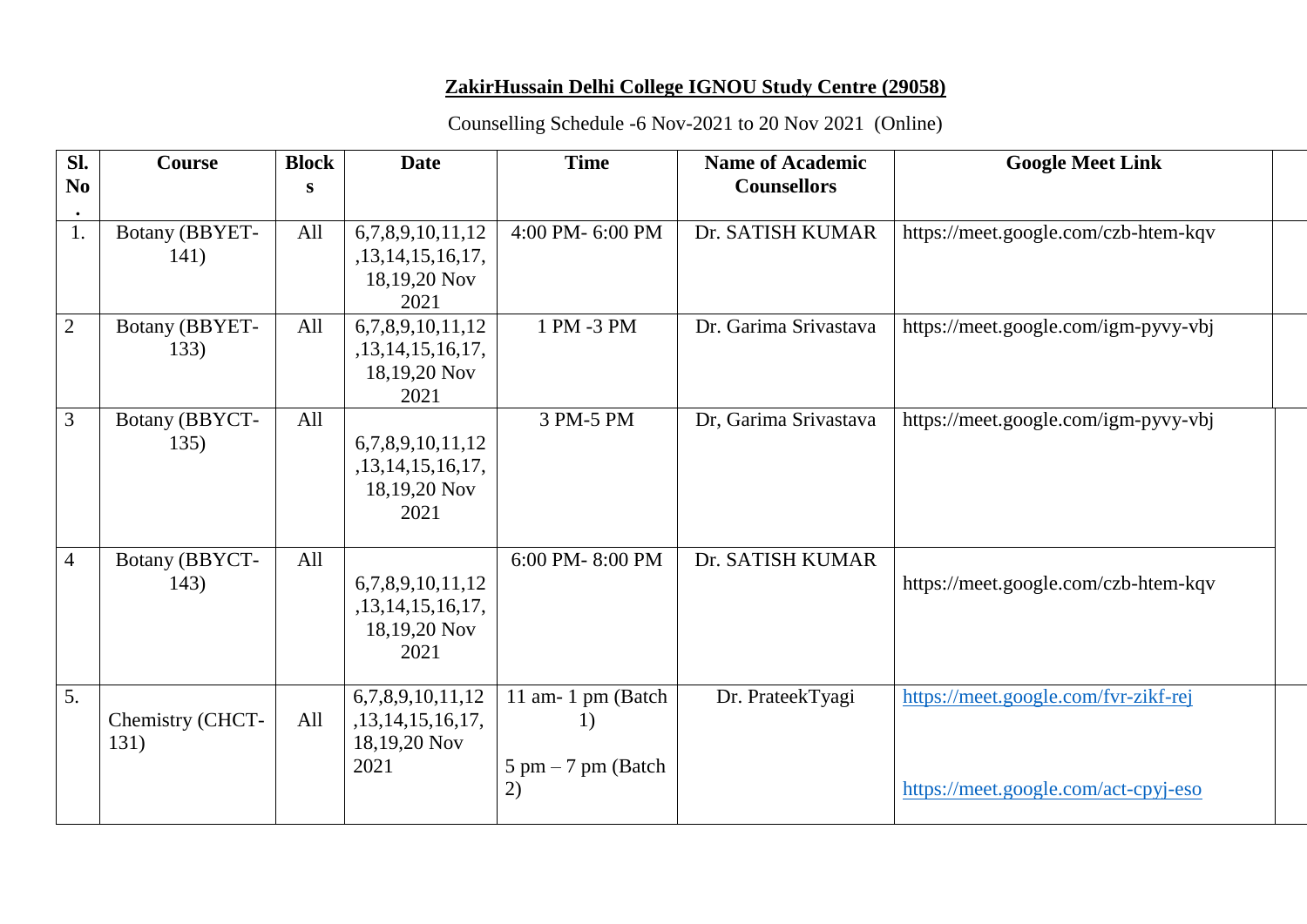| 6              | Chemistry (CHCT-<br>133) | all | 6,7,8,9,10,11,12<br>,13,14,15,16,17,<br>18,19,20 Nov<br>2021      | 12 pm-2 pm (Batch<br>1)<br>$4 \text{ pm} - 6 \text{ pm}$ (Batch<br>2) | Dr. Manohar Lal       | https://meet.google.com/gju-ygyj-tdu<br>https://meet.google.com/xgg-rktm-ahn |  |
|----------------|--------------------------|-----|-------------------------------------------------------------------|-----------------------------------------------------------------------|-----------------------|------------------------------------------------------------------------------|--|
| $\overline{7}$ | Chemistry (CHCT-<br>135) | all | 6,7,8,9,10,11,12<br>,13,14,15,16,17,<br>18,19,20 Nov<br>2021      | $4 \text{ pm} - 6 \text{ pm}$                                         | Dr.Jugmender          | https://meet.google.com/wgg-fhhs-xgf                                         |  |
| 8              | Chemistry (CHET-<br>149) | all | 6,7,8,9,10,11,12<br>,13,14,15,16,17,<br>18,19,20 Nov<br>2021      | $2 \text{ pm } -4 \text{ pm}$                                         | Dr.Bhagat bhakuni     | http://meet.google.com/yhi-dpiz-wpd                                          |  |
| 9              | Chemistry (CHET-<br>141) | all | 6,7,8,9,10,11,12<br>,13,14,15,16,17,<br>18,19,20 Nov<br>2021      | $4 \text{ pm} - 6 \text{ pm}$                                         | Dr. Seema Gautam      | https://meet.google.com/wki-pfww-nwe                                         |  |
| 10             | Chemistry (CHET-<br>147) | all | 6,7,8,9,10,11,12<br>,13,14,15,16,17,<br>18,19,20 Nov<br>2021      | $6 \text{ pm} - 8 \text{ pm}$                                         | Dr. Seema Gautam      | https://meet.google.com/wki-pfww-nwe                                         |  |
| 11.            | Physics (PHCT-<br>131)   | All | 6,7,8,9,10,11,12<br>, 13, 14, 15, 16, 17,<br>18,19,20 Nov<br>2021 | 10:00 am -12:00<br>pm                                                 | Dr. Punita Srivastava | https://meet.google.com/muj-devv-tdq                                         |  |
| 12             | Physics (PHCT-<br>133)   | All | 6,7,8,9,10,11,12<br>,13,14,15,16,17,<br>18,19,20 Nov<br>2021      | 8.00-10.00 AM                                                         | Dr. DarakhshanQaiser  | https://meet.google.com/rnh-hvfw-nka                                         |  |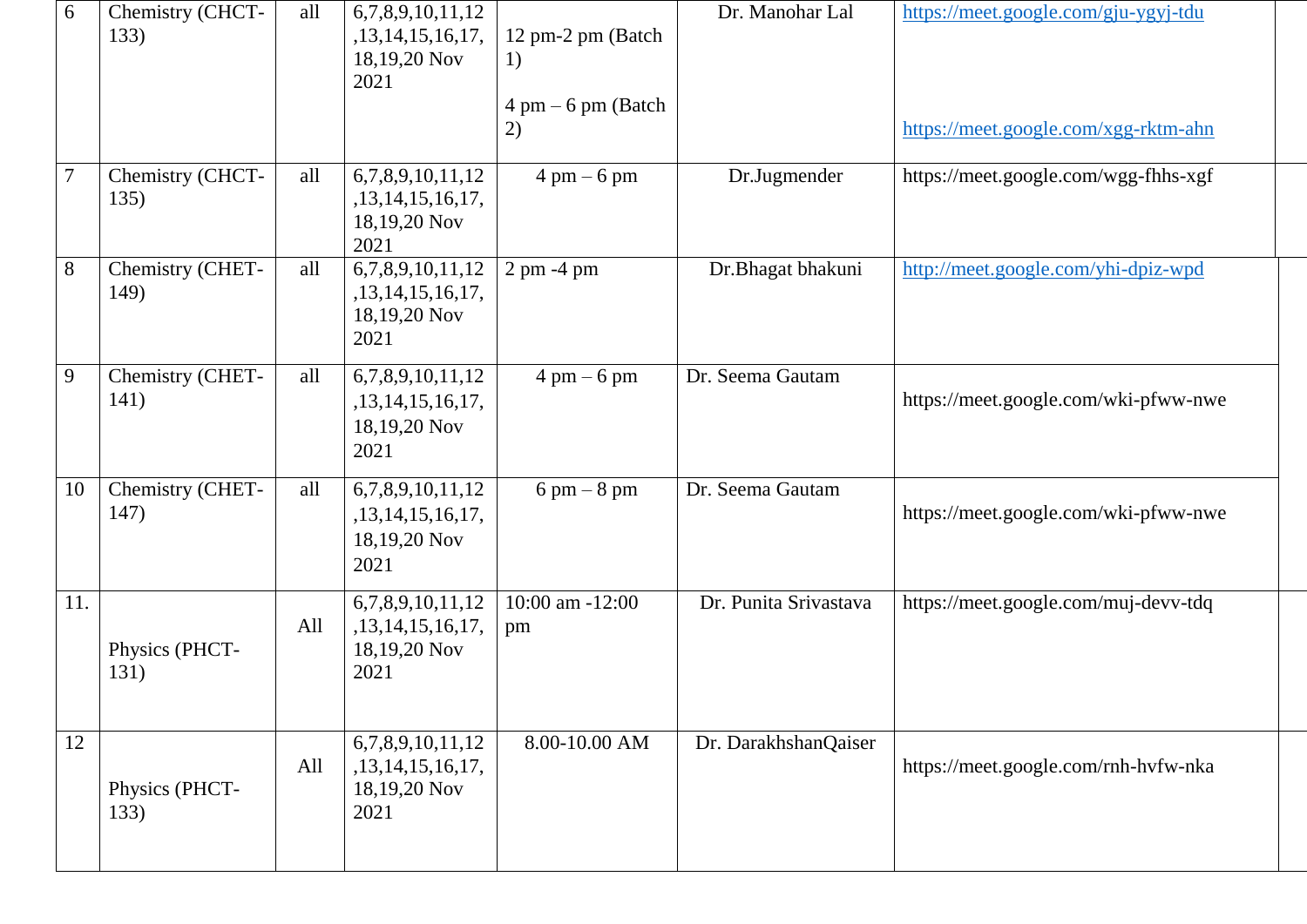| 13. | Physics (PHCT-<br>135)     | All | 6,7,8,9,10,11,12<br>,13,14,15,16,17,<br>18,19,20 Nov<br>2021 | $02:00 \text{ pm } -04:00$<br>pm | Dr. Punita Srivastava      | https://meet.google.com/muj-devv-tdq |  |
|-----|----------------------------|-----|--------------------------------------------------------------|----------------------------------|----------------------------|--------------------------------------|--|
| 14  | Physics (PHCT-<br>137)     | All | 6,7,8,9,10,11,12<br>,13,14,15,16,17,<br>18,19,20 Nov<br>2021 | 6.00-8.00 PM                     | Dr. DarakhshanQaiser       | https://meet.google.com/rnh-hvfw-nka |  |
| 15  | Maths(BMTC-131)            | All | 6,7,8,9,10,11,12<br>,13,14,15,16,17,<br>18,19,20 Nov<br>2021 | 4:00pm-6:00pm                    | Dr.Raksha verma            | https://meet.google.com/jjs-iwxj-pko |  |
| 16  | Maths(BMTC-132)            | All | 6,7,8,9,10,11,12<br>,13,14,15,16,17,<br>18,19,20 Nov<br>2021 | 12:00 PM to 2:00<br><b>PM</b>    | Dr. Amit Bhooshan<br>Singh | https://meet.google.com/ute-umtn-hca |  |
| 17  | Maths(BMTC-133)            | All | 6,7,8,9,10,11,12<br>,13,14,15,16,17,<br>18,19,20 Nov<br>2021 | 12:00pm -2:00pm                  | Dr.Vishal                  | https://meet.google.com/dpp-qfyo-pdf |  |
| 18  | Maths(BMTC-134)            | All | 6,7,8,9,10,11,12<br>,13,14,15,16,17,<br>18,19,20 Nov<br>2021 | 6:00pm-8:00pm                    | Dr.Raksha verma            | https://meet.google.com/jjs-iwxj-pko |  |
| 19  | Maths(BMTE-141)            | All | 6,7,8,9,10,11,12<br>,13,14,15,16,17,<br>18,19,20 Nov<br>2021 | $2:00$ pm-4:00pm                 | Dr.Arvind Verma            | https://meet.google.com/wbp-bswb-ebp |  |
| 20  | Geography(BGGC<br>$T-131)$ | All | 6,7,8,9,10,11,12<br>,13,14,15,16,17,<br>18,19,20 Nov<br>2021 | 8:30-10:30 AM                    | Dr. Pawan Kumar            | https://meet.google.com/cxo-dxfu-suh |  |
| 21  | Geography(BGGC<br>$T-132$  | All | 6,7,8,9,10,11,12<br>,13,14,15,16,17,<br>18,19,20 Nov<br>2021 | 12:30-2:30 PM                    | Dr. Pawan Kumar            | https://meet.google.com/cxo-dxfu-suh |  |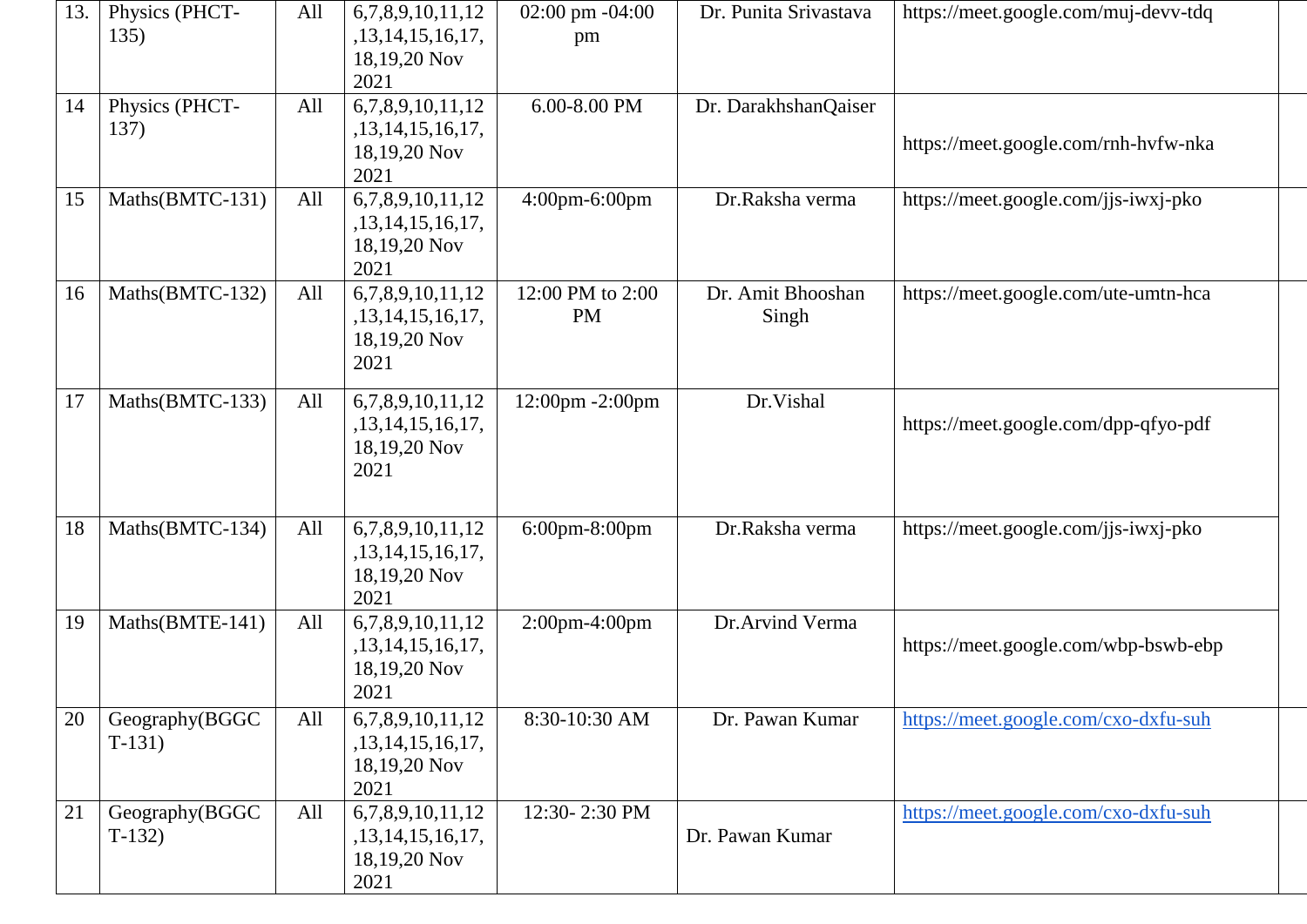| 22 | Environmental<br>studies(BEVAE-<br>181) | All | 6,7,8,9,10,11,12<br>,13,14,15,16,17,<br>18,19,20 Nov<br>2021      | 11 AM-1 PM             | Dr. Garima Srivastava       | https://meet.google.com/igm-pyvy-vbj |  |
|----|-----------------------------------------|-----|-------------------------------------------------------------------|------------------------|-----------------------------|--------------------------------------|--|
| 23 | Hindi(BHDAE-<br>182)                    | All | 6,7,8,9,10,11,12<br>,13,14,15,16,17,<br>18,19,20 Nov<br>2021      | 11:00am -1:00pm        | Dr.Neetu Gautam             | https://meet.google.com/xsi-fpmf-cnh |  |
| 24 | Hindi(BHDS-183)                         | All | 6,7,8,9,10,11,12<br>,13,14,15,16,17,<br>18,19,20 Nov<br>2021      | 10:00am-12:00pm        | Dr.Abid Husain              | https://meet.google.com/hat-qgab-yts |  |
| 25 | Hindi(BHDS-184)                         | All | 6,7,8,9,10,11,12<br>,13,14,15,16,17,<br>18,19,20 Nov<br>2021      | 11:00am-1:00pm         | Dr.Sharvan Rajput           | https://meet.google.com/qpv-dqad-kcu |  |
| 26 | English(BEGAE-<br>182)                  | All | 6,7,8,9,10,11,12<br>,13,14,15,16,17,<br>18,19,20 Nov<br>2021      | $07:00AM -$<br>09:00AM | Dr.Kislay Raj               | meet.google.com/dou-nupy-ysc         |  |
| 27 | Zoology(ZYCT-<br>131)                   | All | 6,7,8,9,10,11,12<br>, 13, 14, 15, 16, 17,<br>18,19,20 Nov<br>2021 | <b>9AM-11AM</b>        | Dr. SATISH GANTA            | https://meet.google.com/fbc-xdyo-waz |  |
| 28 | Zoology(ZYCT-<br>133)                   | All | 6,7,8,9,10,11,12<br>, 13, 14, 15, 16, 17,<br>18,19,20 Nov<br>2021 | 4PM-6PM                | Dr. SATISH GANTA            | https://meet.google.com/fbc-xdyo-waz |  |
| 29 | Zoology(ZYCT-<br>135)                   | All | 6,7,8,9,10,11,12<br>,13,14,15,16,17,<br>18,19,20 Nov<br>2021      | 6PM-8PM                | DR. MADHU<br><b>YASHPAL</b> | https://meet.google.com/iur-maas-npd |  |